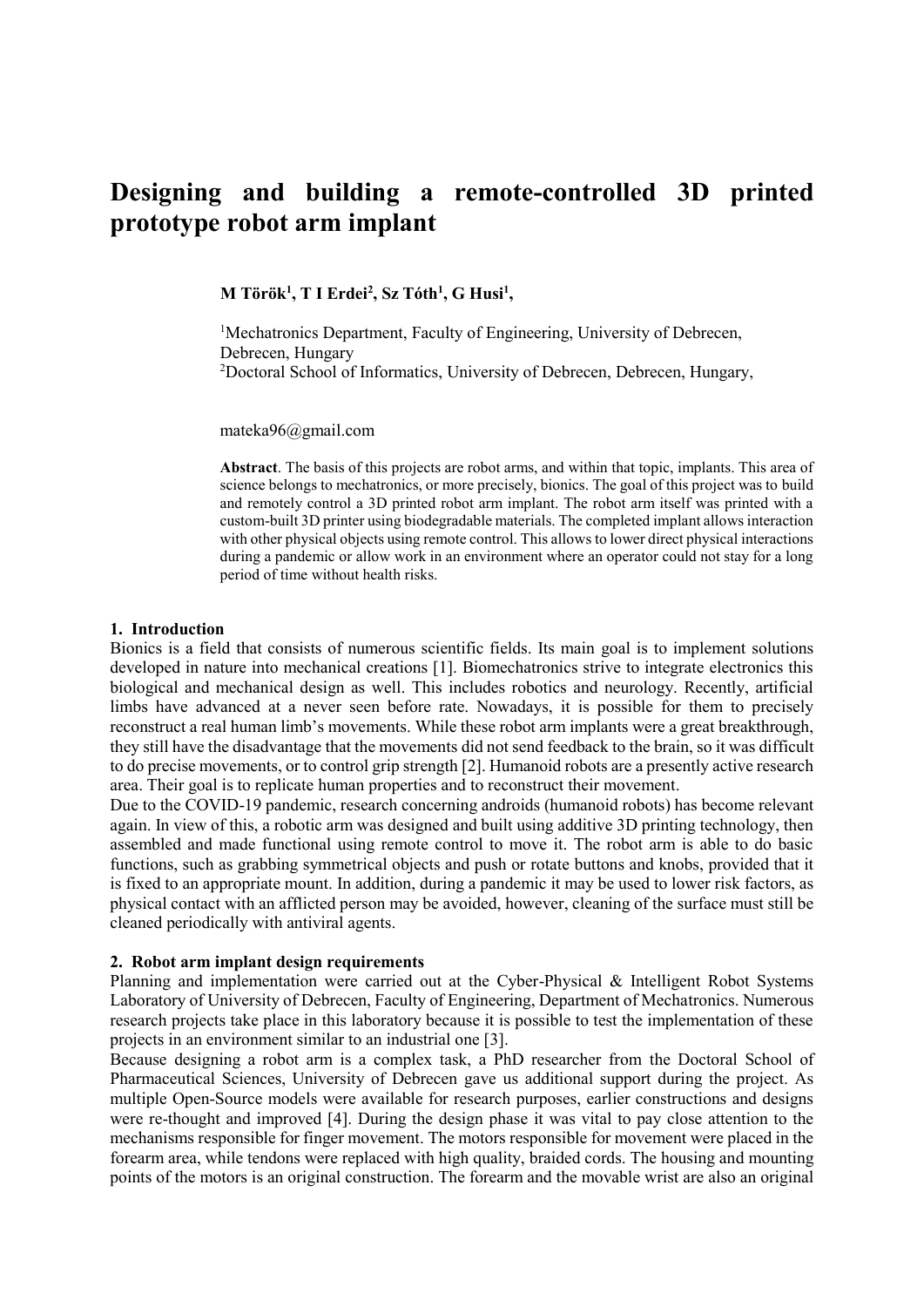design. The connection points of the completed fingers and palm also had to be modified. The discs equipped to the motors are likewise an original design.

#### **3. Printing of prototype parts with FDM 3D technology**

After designing the robot arm, it had to be 3D printed for prototyping. The model had to be separated into individually printable parts, to allow error-free and efficient additive 3D printing. The work area of the used 3D printer is 200x200x200 [mm]. The extruder head unit is able to move in all three directions of the coordinate system linearly. The model was created in SketchUp [5].

The printing was done using a filament made of PLA, which is a biodegradable, thermoplastic polymer and not soluble in water [6]. The first step of the printing process is separating the model using a specialized program, which process is called splicing. The used program was one called Cura [7]. Using this program, we are able to set numerous printing parameters of a given model. These parameters are layer thickness, fill density 30 [%], printing speed 60 [mm/s], temperature (extruder-210°C, heating bed-60 [°C]. The splicing program and the printed parts are shown on figure 1 and 2.





**Figure 1.** Cura splicer program preview **Figure 2.** 3D printed robot arm parts

## **4. Internal parts and structure of the robot arm**

In terms of its construction, the robot arm was modelled after the human arm and hand. The assembly of the printed robot arm began with the fingers. Each finger consists of three parts (phalanges), which were put together, then the assembled fingers were equipped on the hand. Following that, the cords replacing the tendons were lead through the fingers and the palm, responsible for moving the individual fingers. Then the wrist was completed, which is able to rotate in a 90° angle. Later all these cords were connected to the TP MG90S servo motors found in the forearm. The servo motors are responsible for the movement of fingers.

#### **5. ESP NodeMCU-32S & servos**

An ESP NodeMCU-32S microcontroller is used for controlling the motors. It should be noted that only the prototype uses this controller for testing purposes, the final design may use an industrial solution. The PWM cycle of the TP MG90S micro servo can be seen on the 3rd figure [8].

The ESP NodeMCU32S module also has the advantage of an on-board Wi-Fi and Bluetooth connection on its PCB. The module itself is shown on figure 4 [9] [10].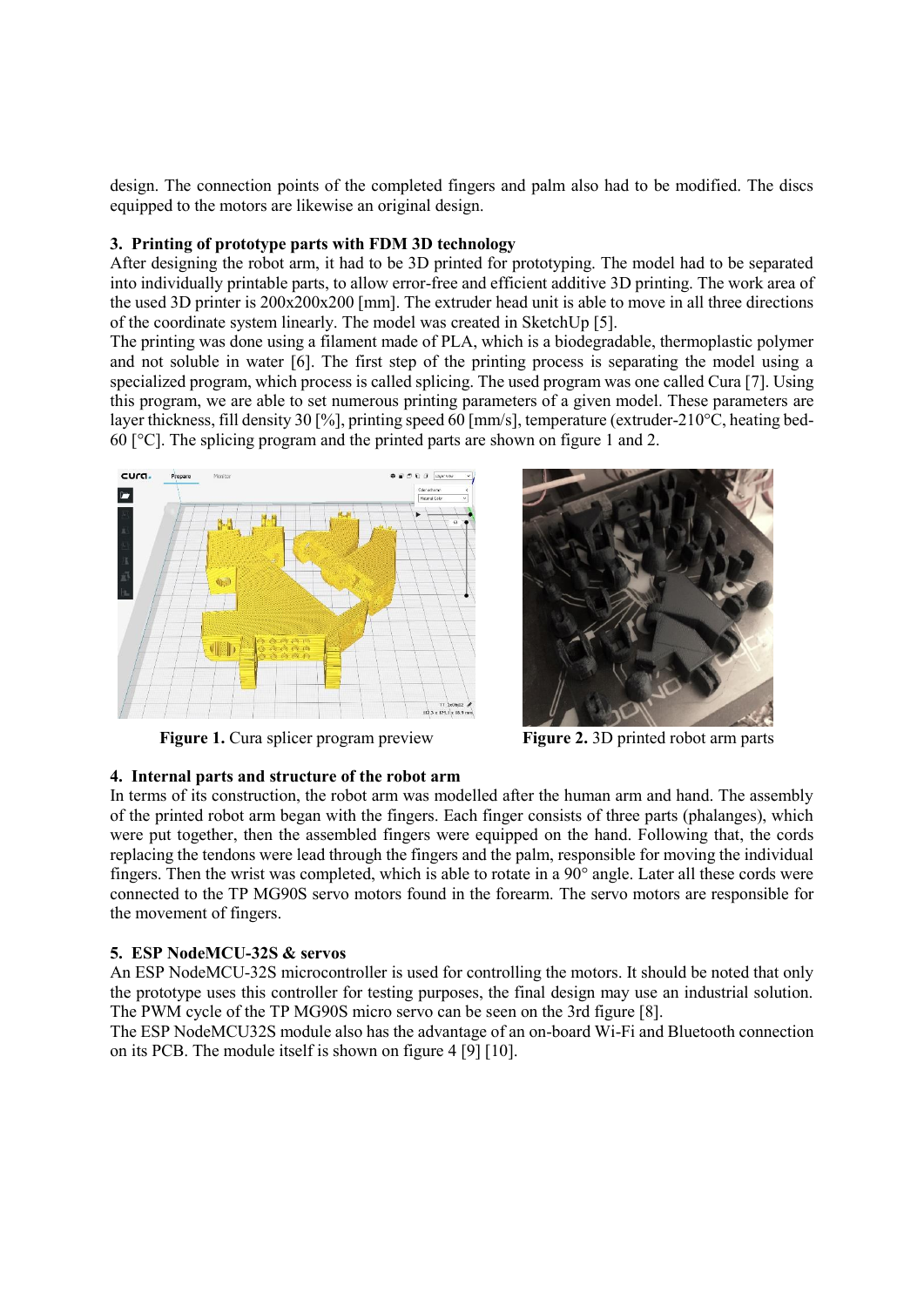



**Figure 3. TP MG90S Servo PWM cycle [8] Figure 4. ESP NodeMCU32S pinout diagram [9]** 

## **6. ESP NodeMCU32S based remote control**

The servos are connected to the ESP32 module, where the finger moving motors are connected to pins 4, 5, 12, 13, 14, while the wrist moving motor to pin 15. The 5V logic power is supplied to the module via the USB connection using an ADATA P20000D Li-Ion power bank with a maximum capacity of 20000mAh [11]. These connections can be observed on figure 5 made by Fritzing [12].

In order to move the fingers individually to a desired position, a GUI (Graphical User Interface) had to be created, which was done in HTML. This interface contains seven sliders: one for each of the five fingers, one for the wrist, and a final slider to move all five fingers at once. Figure 6 shows three states of the hand.



**Figure 5.** connection diagram **Figure 6.** states of the robot arm

This solution allows more precise movement, as the fingers are able to move to and hold any position, not just the end states. The program's flowchart is shown on figure 7. During programming, we first had to load the <Wifi.h> library. Following this, the Wi-Fi network's name and password were configured. Thus, the ESP is able to connect to the existing Wi-Fi network. Following that, the servo motor outputs were declared. Lastly, the HTML page was created. After creating every slider, their respective motors were assigned to them to move the fingers to the desired position at the given angle.

The ESP NodeMCU32S supports the 802.11n Wi-Fi standard, but power-up and reset timing must be considered, which parameters are shown on Fig. 8.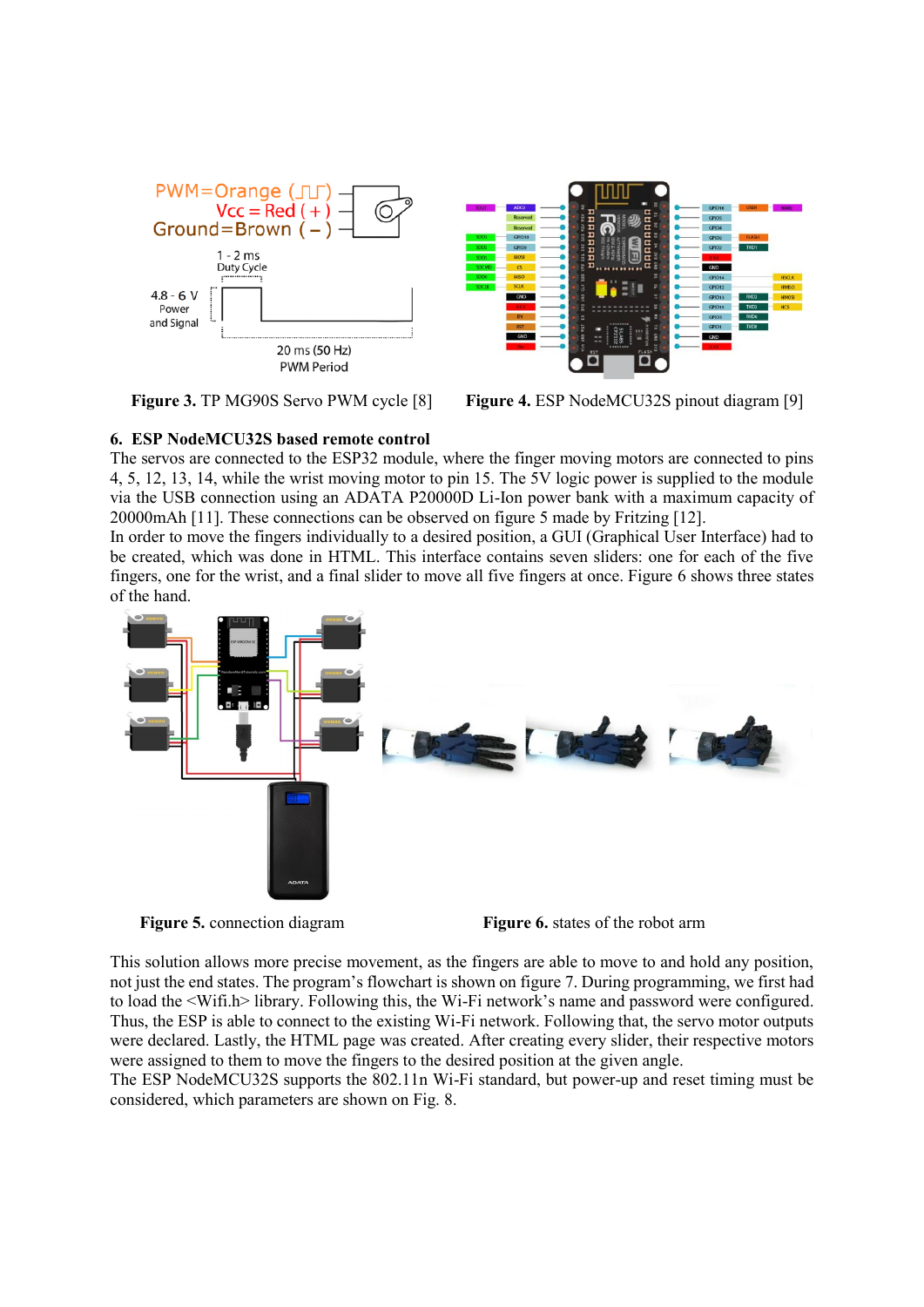



## **7. Movement of prototype arm phalanges**

The method of movement described at the early parts of this article are satisfactory if we only want to control the fingers, and the wrist, however, it was unable to move the phalanges individually. To make this possible, we also used an ESP NodeMCU32S like before. Similarly, an HTML page consisting of sliders was created, to remotely control the finger's phalanges individually. On the 9th figure this new GUI can be seen, where each slider is labelled with the anatomically [14] correct name of the discussed finger parts.

The created prototype is able to grab and hold lightweight symmetrical objects, as seen on figure 10.

# **ESP32 Robotic Hand Phalanges**





**Figure 9.** Graphical user interface **Figure 10.** Robot arm prototype holding a light spherical object

## **Conclusion**

The goal of this project was to design, assemble, and remotely control a 3D printed humanoid robot arm. The required parts of the prototype were made locally using a custom-built 3D printer. To control a prototype, the NodeMCU32S developer board was used, which allows the fine control of individual fingers using a GUI. In summary, we achieved our goals further upgrades also could be done.